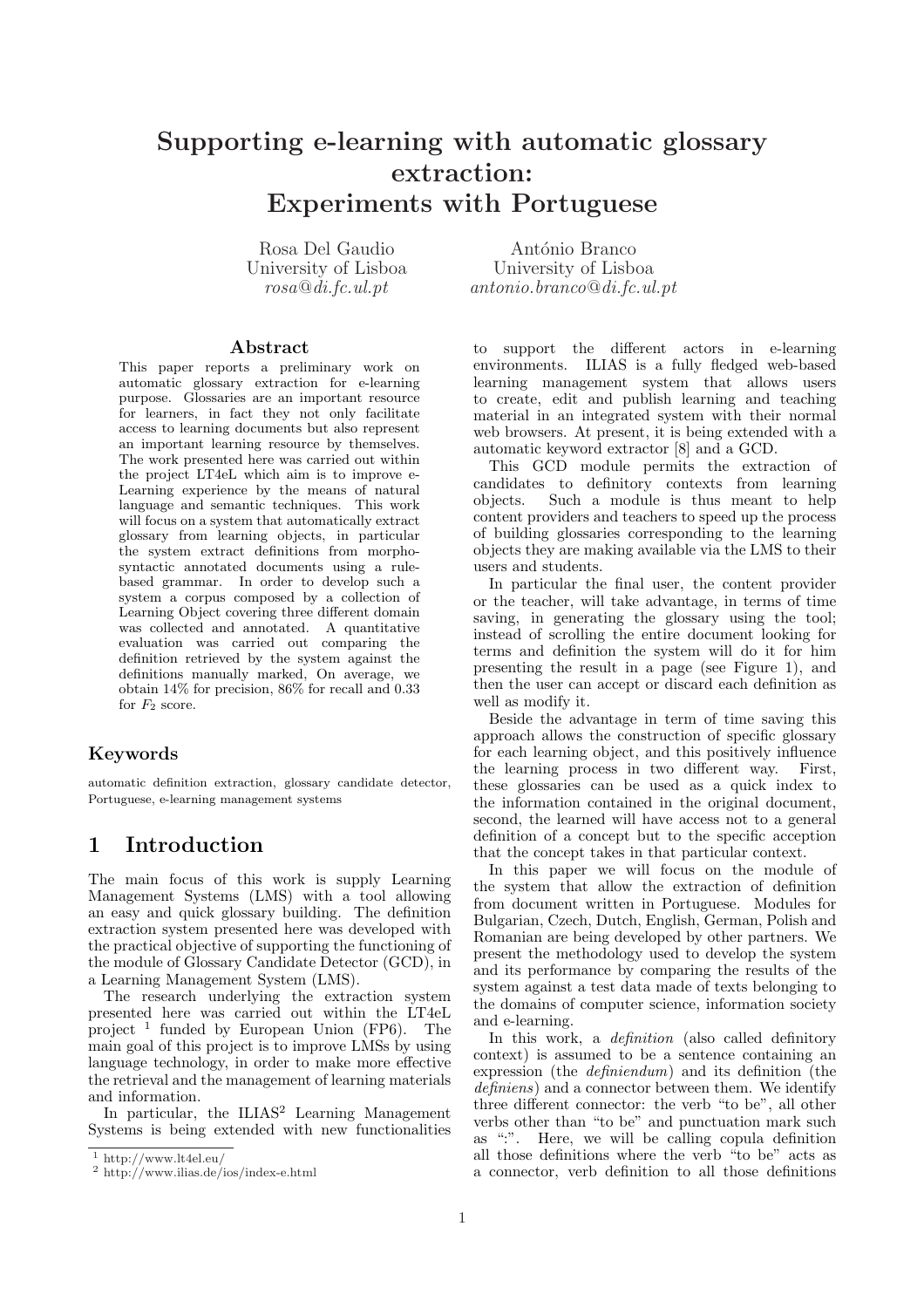that are introduced by a verb other than "to be", and punctuation definitions to the ones introduced by punctuation marks.

In the next Section we present a brief review of researches focused on automatic glossary building and definition extraction, with some references to question answering systems.

In Section 3 we present the corpus collected in order to develop and test our system. The corpus is composed by learning objects in three different domains. Part of the corpus, referred to in the remainder of this paper as the development corpus, was retained to identify the lexical and syntactic patterns to be taken into account by the system. A grammar for each definition type was developed, which are described in Section 4.

In Section 5, the results of the evaluation of the grammar, in terms of recall, precision and F2-score, are presented and discussed.

In Section 6, we provide an analysis of errors and discuss possible alternative methods to evaluate our system.

Finally in Section 7 conclusions are presented as well as possible ways to improve the system in future work.

# 2 Previous Work

Glossary building is often considered as an extension of term extraction, many systems start with the identification of relevant term in a certain domain [7] and then try to apply different techniques in order to build glossary for that specific domain. For instance [1] present a methodology in order to construct a glossary, supporting knowledge dissemination, in a collaborative research project, where the semantic unification represents a critic factor for the success of the project. Different resources are used in order to construct the glossary: a term extractor based on statistical techniques, corpora and other glossaries where definition are extracted using a context free grammar. Then non relevant definitions are filtered out using information about the domain covered by the glossary. The use of information about the domain is also used in [7] in order to improve results. In our work

| Include in Glossary $\nabla$    |                                                                                                                                                                                            |
|---------------------------------|--------------------------------------------------------------------------------------------------------------------------------------------------------------------------------------------|
|                                 | Term Barras de Ferramentas:                                                                                                                                                                |
|                                 | Definition Dá acesso rápido a um conjuntode ferramentas de grandeutilidade e de<br>usofrequente.                                                                                           |
|                                 | Context A janela de o Word Barras de Ferramentas: Dáacesso rápido a um conjuntode<br>ferramentas de grandeutilidade e de usofrequente. Exemplo: Tamanhodos<br>caracteres, etc.             |
| Include in Glossary $\sqsubset$ |                                                                                                                                                                                            |
|                                 | Term Réqua:                                                                                                                                                                                |
| <b>Definition</b>               | permite visualizar e alterar as margens de o documento.                                                                                                                                    |
|                                 | Context Exemplo: Gravar, corrigirtexto, etc. Régua: permite visualizar e alterar as<br>margens de o documento. Barras de Scroll: permitem deslizar otexto em a vertical<br>ena horizontal. |

Fig. 1: An example of the outcome of the system

we don't have such previous domain knowledge, the system is supposed to work with documents belonging to different domains.

DEFINDER [6] is based on a methodology that use just lexical and syntactical information. This is an automatic definition extraction system targeting the medical domain, where the data is composed of consumer-oriented medical articles. In terms of quantitative evaluation, this system presents 87% precision and 75% recall. This very high values are probably due to the nature of the corpus.

Turning more specifically to the Portuguese language, there is only one publication in this area. Pinto and Oliveira [11] present a study on the extraction of definitions with a corpus from a medical domain. They first extract the relevant terms and then extract definition for each term. An evaluation is carried out for each term; for each term recall and precision are very variable ranging between 0% and 100%.

By using the same methodology for Dutch as the one used here, Westbund and Monachesi [15] obtained 0.26 of precision and 0.72 of recall, for copula definitions, and 0.44 of precision and a 0.56 of recall, for other verbs definition.

Hearst [5] proposed a method to identify a set of lexico-syntactic patterns to extract hyponym relations from large corpora and extend WordNet with them. This method was extended in recent years to cover other types of relations[10].

In particular, Malaise and colleagues [9] developed a system for the extraction of definitory expressions containing hyperonym and synonym relations from French corpora. They used a training corpus with documents from the domain of anthropology and a test corpus from the domain of dietetics. The evaluation of the system using a corpus of a different domain, makes results more interesting as this put the system under more stressing performance. Nevertheless, it is not clear what is the nature and purpose of the documents making this corpora, namely if they are consumeroriented, technical, scientific papers, etc. These authors used lexical-syntactic markers and patterns to detect at the same time definitions and relations. For the two different, hyponym and synonym, relations, they obtained, respectively, 4% and 36% of recall, and 61% and 66% of precision.

Answering questions asking for a definition is a particular dimension of the broad task of question answering that is very related to the main focus of this paper. The objective is that given an expression, a definition for it should be retrieved in a corpus or in the entire web. The main difference between this task and our work resides in the fact that we do not know beforehand the expressions that should receive definitions. This lack of information makes the task more difficult because it not possible to use the term as a clue for extracting its definitions.

Saggion [13] presents results of the TREC QA 2003 competition, where he tested his QA system against 50 definition questions. He just reports F5 score, where the recall is 5 times more important precision. His system obtained a F-score of 0.236, where the best score in the same competition was of 0.555 and the median was of 0.192.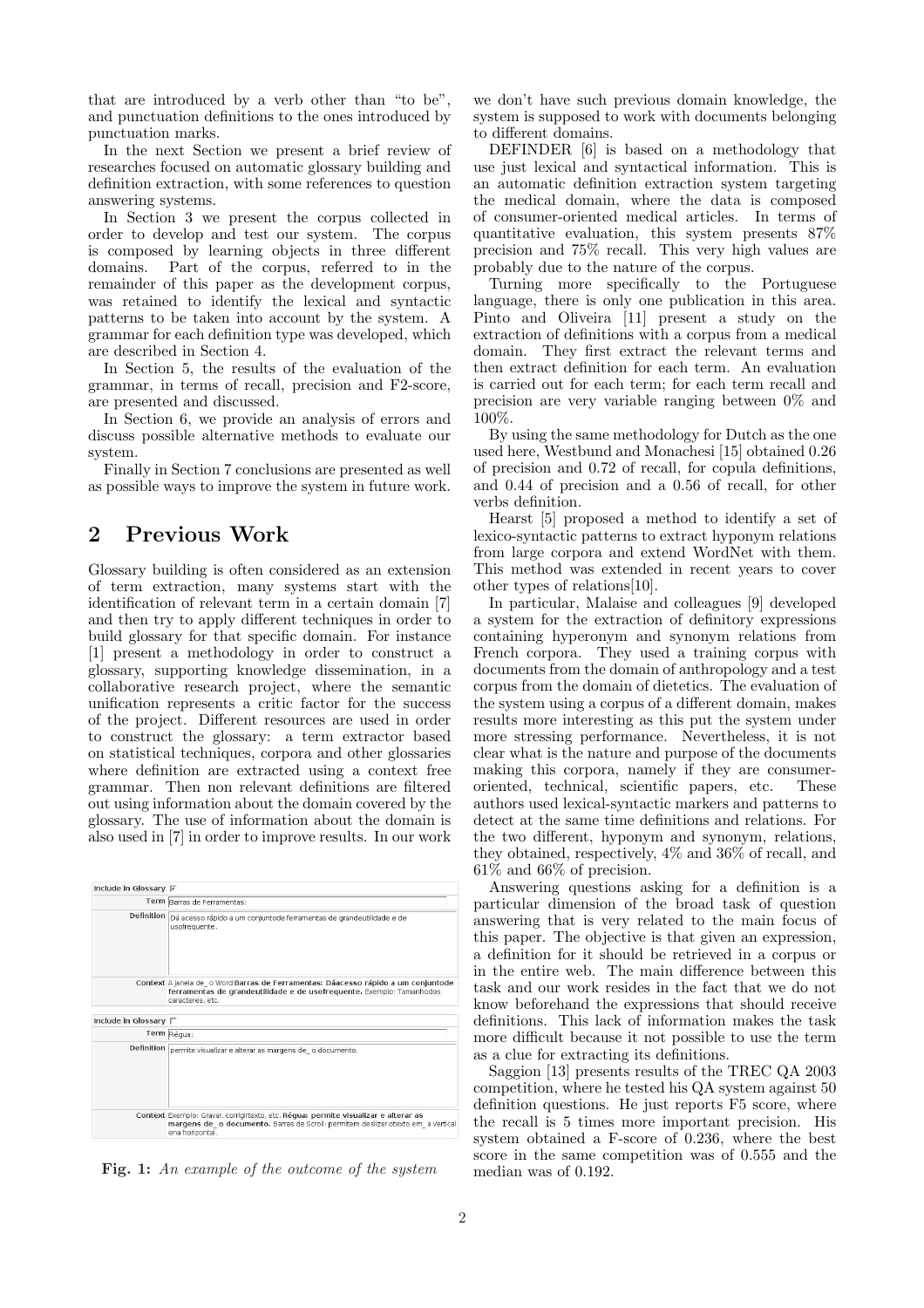```
- <s id="s183">
   <tok base="o" class="word" ctag="DA" id="t3698" msd="ms" sp="y">O</tok>
   <tok base="cabo" class="word" ctag="CN" id="t3699" msd="ms" sp="y">cabo</tok>
   \lttok base="ser" class="word" ctag="V" id="t3700" msd="pi-3s" sp="y">é\lt/tok>
   \frac{1}{2} <tok base="a" class="word" ctag="DA" id="t3701" msd="fs" sp="y">a</tok>
   <tok base="parte" class="word" ctag="CN" id="t3702" msd="fs" sp="y">parte</tok>
   <tok base="mais" class="word" ctag="ADV" id="t3703" sp="y">mais</tok>
   <br/>tok base="básico" class="word" ctag="ADJ" id="t3704" msd="fs" sp="y">básica</tok>
   <tok base="de" class="word" ctag="PREP" id="t3705" sp="y">de</tok>
   <tok base="uma" class="word" ctag="UM" id="t3706" msd="fs" sp="y">uma</tok>
   <br/>tok base="rede" class="word" ctag="CN" id="t3707" msd="fs">rede</tok><br/><tok class="punctuation" ctag="PNT" id="t3708" sp="y">.</tok>
 </s>
```
Fig. 2: The sentence  $\mathcal D$  cabo  $\epsilon$  a parte mais básica duma rede. (The cable is the most basic component of a network) in final XML format

### 3 The Data Set

In order to develop and test our grammars, a corpus of around 270 000 tokens was collected. The corpus is composed of 33 different documents, which can be integrated in the an LMS as learning objects. These documents are mainly tutorials, PhD thesis, and research papers. They cover three different domains: Information technology for non experts, e-learning, and information society. This last part is composed by the Section 3 of Calimera guidelines. These guidelines have been compiled by the CALIMERA<sup>3</sup> Co-ordination Action, funded by the European Commission's, with the goal of explaining in an accessible way how technologies can be deployed to support digital services designed to meet real user needs.

These three domains are evenly represented in the corpus. One third is composed of documents that are mainly tutorials focusing on basic notions and tools in the domain of computer technology (tutorials on using text editors, HTML, Internet, etc.). The second third of the corpus is composed of documents (mainly articles and PhD thesis) on e-learning concepts, experiments, and governmental policies. The last third is the Section 3 of the Calimera guidelines.

Table 1 shows the composition of the corpus. All the documents were originally in several different file formats (.pdf, .html, etc.). They were processed in order to be converted into a common XML format, conforming to a DTD derived from the XCES DTD for linguistically annotated corpora.

The corpus was then automatically annotated with morpho-syntactic information using the LX-Suite [14]. This is a set of tools for the shallow processing of

<sup>3</sup> http://www.calimera.org

| Domain     | tokens |
|------------|--------|
| ΙS         | 92825  |
| TT.        | 90688  |
| e-Learning | 91225  |
| Total      | 274000 |

Table 1: Corpus domain composition (IS: Information Society; IT: Information Technology)

| Type      | IS  | ĽГ  | e-Learning | Total |
|-----------|-----|-----|------------|-------|
| is_def    | 80  | 62  | 24         | 166   |
| verb_def  | 85  | 93  | 92         | 270   |
| punct_def |     | 84  | 18         | 106   |
| other_def | 30  | 54  | 23         | 107   |
| total     | 199 | 295 | 157        | 651   |

Table 2: The distribution of types of definitions in the corpus

Portuguese with state of the art performance. This pipeline of modules comprises several tools, namely a sentence chunker (99.94% F-score), a tokenizer (99.72%), a POS tagger (98.52%), and nominal and verbal featurizers (99.18%) and lemmatizers (98.73%).

In Figure 2, we present a sample of the final result. Each sentence is delimited by tags s, and each token by the tag tok. Of particular interest for the development of our grammars are the attribute base, containing the lemma of each word, the attribute ctag, containing the POS information, and the msd with the morphosyntactic information on inflection.

Subsequently, the definitory contexts in the corpus were manually annotated. This involves the explicit mark up of the sentence containing the definition (definingText tag), of the definiens (markedTerm tag), and also of the type of definition (defType1 attribute). Figure 3 shows an example of the markup of a definitory context.

Besides the three definition types referred to in the beginning of this paper, a fourth category was also introduced for those that are not captured under any of the other three types. Accordingly, the definition typology is made of four different classes whose members were tagged with is def, for copula definitions, verb def, for verbal non copula definition, punct def, for definition whose connector is a punctuation mark, and finally other def, for all the remaining definitions. Table 2 displays the distribution of the different types of definitions in the corpus.

The domains of Information Society and Information Technology present a higher number of definitions, in particular of copula definitions. This is due to the fact that most documents belonging to these domains were conceived to serve as tutorials for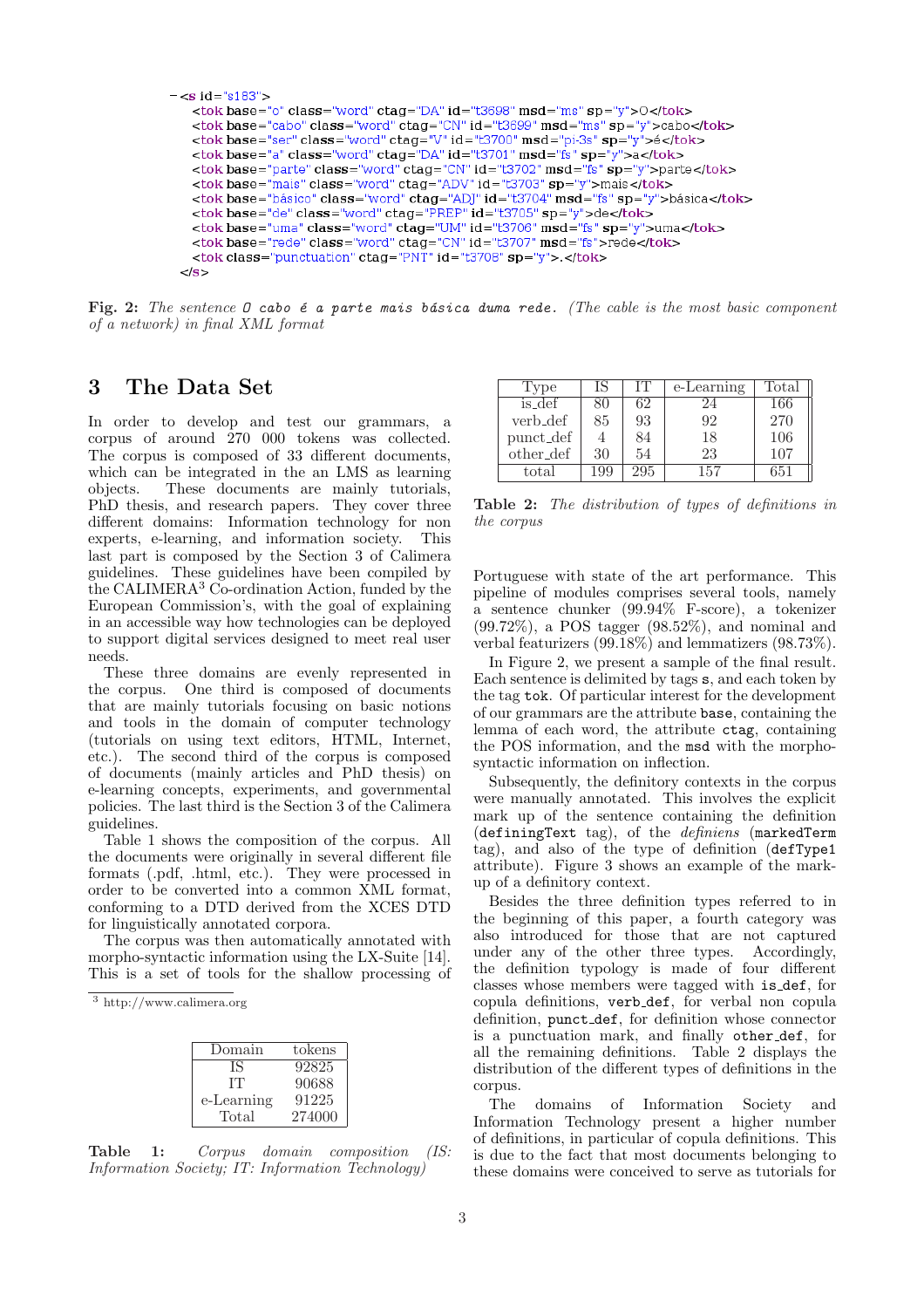non experts, and have thus a more didactic style. The part of the corpus concerning the e-learning domain is mostly composed by research papers and PhD thesis, where the goal is less didactic. In Section 5, we will see how the difference in the objectives of the documents, irrespective of the domain they belong to, may affect the performance of the system.

### 4 The Rule-Based System

In order to take advantage of the XML format of the corpus, a regular expression based tool for pattern matching that was XML aware was convenient. The tool opted for was the LXtransduce<sup>4</sup>. It is a transducer which adds or rewrites XML markup on the basis of the rules provided. Lxtransduce is an updated version of fsgmatch, the core program of LT TTT[4].

LxTransduce allows the development of grammars containing a set of rules, each of which may match part of the input. In case of successful match of the rule with some part of the input, it is possible to replace the matched text or wrap it with a xml tag. Rules may contain simple regular-expression, or they may contain references to other rules in sequences or in disjunctions, hence making it possible to write complex procedures on the basis of simple rules. The outcome of a rule may be used to instantiate variables that can be used later on by other rules. A grammar is thus composed by several rules, where a main rule calls the remaining ones.

All the grammars we developed present a similar structures, they start with simple rules for matching basic expressions, such as conjunctions, articles or nouns. Then further rules may proceed on the basis of the outcome of those rules aiming at matching for complex noun phrases, for instance. As expected, special focus is given to verbs and syntactic patterns surrounding verbs and possibly other connectors in definitory contexts.

A development corpus, consisting of 75% of the whole 270 000 token corpus, was inspected in order to obtain generalizations helping to concisely delimit lexical and syntactic patterns entering in definitory contexts. This sub-corpus was used also for testing the successive development versions of each grammar.

The held out 25% of the corpus was thus reserved for testing the system and to obtain the evaluation results reported below, and was not used in the development phase.

At the present stage of development, three grammars were developed, one for each one of the three major types of definitions, namely copula, other verbs, and punctuation definitions.

#### Copula definitions

In order to develop a grammar for definitions based on the copula verb"to be", the information contained in the developing corpus was exploited. The copula definitions manually marked in the developing corpus were gathered. Then all information was removed except for the information on part-of-speech, in order

to abstract possible useful syntactic patterns for definitory contexts organized around this type of connector. Every such pattern was listed, one per line, and sorted. This permitted to construct a list of different syntactic patterns and associate them with corresponding frequency. Patterns occurring more than three times in the development corpus were implemented in this sub-grammar. The following rules are a sample of the rules in copula sub-grammar.

```
<rule name="Serdef"> <!-- To Be 3rd person pl and s -->
<query
```
match="tok[@ctag = 'V' and @base='ser' and  $(@msd[starts-with(., 'fi-3' )]or @msd[starts-with(., 'pi-3' )])]$  $\langle$ rule $\rangle$ 

```
<rule name="copula1">
<seq>
<ref name="SERdef"/>
<sub>best</sub></sub>
<seq>
<ref name="Art"/>
<ref name="adj|adv|prep|" mult="*"/>
<ref name="Noun" mult="+"/>
</seq>
<ref name="tok" mult="*"/>
\langle end \rangle</seq>
</rule>
```
The second rule is a complex rule composed by other that use other rules, defined in the grammar. This rule matches a sequence composed by the verb"to be" followed by an article and one or more nouns.Between the article and the noun an adjective or an adverb or a preposition can occur. The rule named SERdef matches the verb"to be" only if it occur in the third person singular and plural of the present and future past.

#### Verbs definitions

....

To extract definitions whose connector is a verb other than"to be", first all such verbs appearing in the developing corpus were collected, to which some synonyms were also added. We exploited the possibility provided by Lxtransduce to have a separate lexicon where the verbs, were listed with some information about the use of the verb in definitory contexts. For example, it is possible to specify whether a particular verb occurs in a definition only in passive form, or only in reflexive form, etc.

We decide to exclude some verbs initially collected from the final list because their occurrence in the corpus were very high, but their occurrence in definitions were very low. Their introduction in the final list would not improve recall and would have a detrimental effect on the precision score. The following rule is a sample of how verbs are listed in the lexicon.

```
<lex word="significar">
<cat>act</cat>
\langlelex>
```
In this example the verb  $significar$  ("to mean") is listed, in his infinitive form that correspond to

<sup>4</sup> http://www.ltg.ed.ac.uk/˜richard/ltxml2/lxtransducemanual.html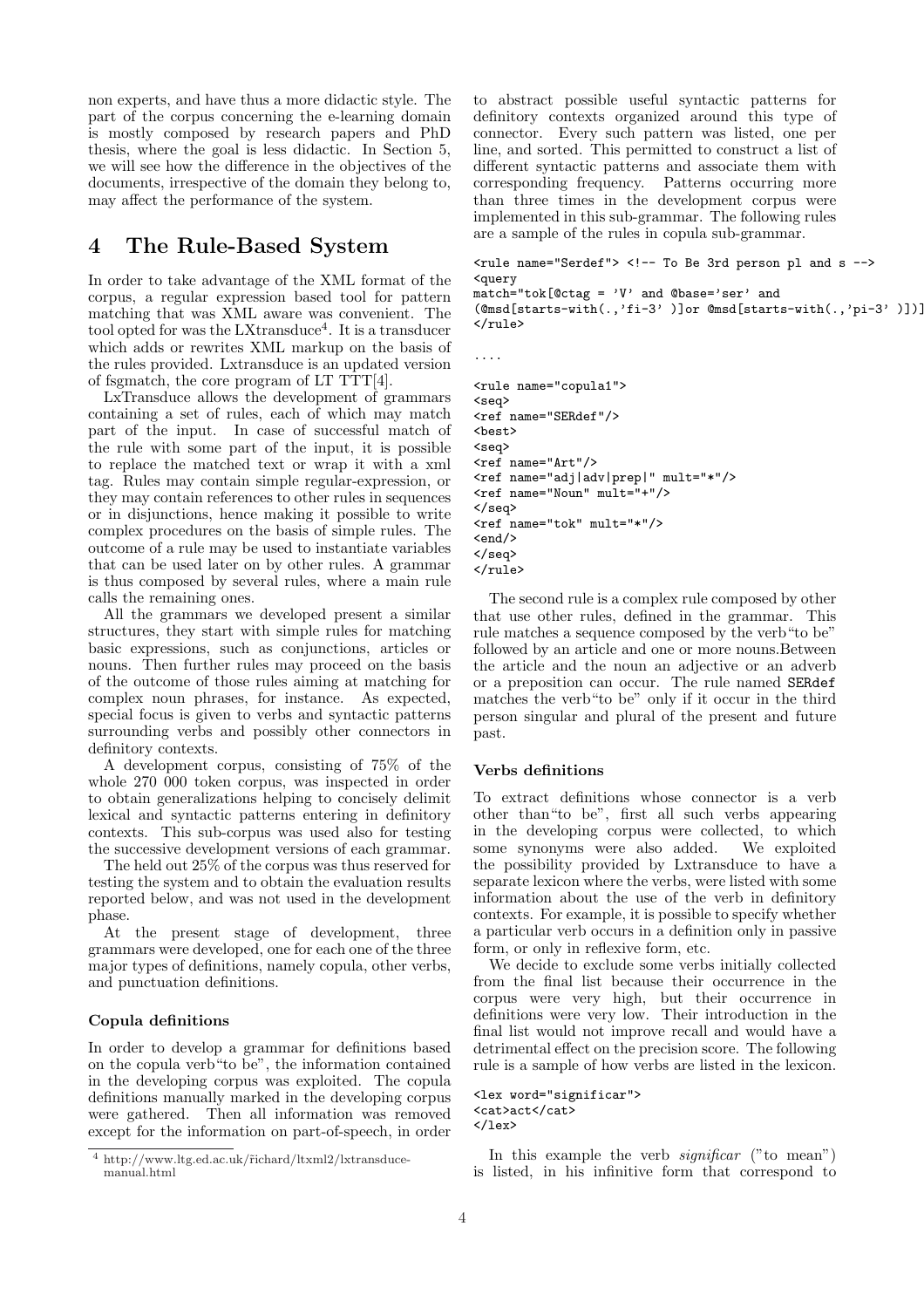```
= \le s id = "s259" >
   -<definingText continue="y" def="m146" def type1="is_def" id="d32">
    Submitted Term in class="word" ctag="UM" id="t4804" msd="ms" sp="y">Um</tok><br>- <marked Term id="m147" kw="y">
         -tok base="firewall" class="word" ctag="CN" id="t4805" msd="ms" sp="y">firewall</tok>
       </markedTerm>
      </not base="ser" class="word" ctag="V" id="t4806" msd="pi-3s" sp="y">é</tok><br><tok base="ser" class="word" ctag="UM" id="t4807" msd="ms" sp="y">im</tok><br><tok base="um" class="word" ctag="UM" id="t4807" msd="ms" sp="y">um</t
         <tok base="hardware" class="word" ctag="CN" id="t4811" msd="ms" sp="y">hardware</tok>
       <tok base="e" class="word" ctag="CJ" id="t4812" sp="y">e</tok>
       <tok base="por" class="word" ctag="PREP" id="t4813" sp="y">por</tok>
         <tok base="software" class="word" ctag="CN" id="t4814" msd="ms" sp="y">software</tok>
      <br>
"consider "exer" class ="word" ctag="Cj" id="t4815" sp="y">que</refokbs ="ter" class="word" ctag="Cj" id="t4815" sp="y">que</refokbs<br>
<tok base="como" class="word" ctag="Cj" id="t4815" sp="y">como</tok><br>
<tok base="como
    \alphadefiningText>
  \epsilon/s>
```
Fig. 3: A definitory context containing the definition of "firewall": ... uma firewall  $\epsilon$  um conjunto de hardware e software...  $(...a$  firewall is a composition of hardware and software...)

the attribute base in the corpus. The tag cat allows to indicate a category for the lexical item. In our grammar, act indicates that the verb occurs in definitions in the active form. A rule was written to match this kind of verbs:

```
<rule name="ActExpr">
<query match="tok[mylex(@base)
and (@msd[starts-with(.,'fi-3')]
or @msd[starts-with(.,'pi-3')])]"
constraint="mylex(@base)/cat='act'"/>
<ref name="Adv" mult="?"/>
\langle/rule>
```
This rule matches a verb in present and future past (third person singular and plural), but only if the base form is listed in the lexicon and the category in equal to act. Similar rules were developed for verbs that occurs in passive and reflexive form.

#### Punctuation definitions

In this sub-grammar we take into consideration only those definitions introduced by colon mark. This happens to be the more frequent pattern in our data. The following rule characterize this grammar. It marks up sentences that starts with a noun phrase followed by a colon.

```
<rule name="punct_def">
<seq>
<start/>
<ref name="CompmylexSN" mult="+"/>
<query match="tok[.~'^:\$']"/>
<ref name="tok" mult="+"/>
\langle end \rangle</seq>
\langle/\overline{r}ule>
```
### 5 Outcomes

In the present section we report on the results obtained for the sub-grammars, and for the larger grammar made of the composition of them. Scores for Recall, Precision and F2-measure, for developing corpus (dv) and for test (ts) corpus are indicated. These scores were calculated at the sentence level, that is a sentence (manually or automatic annotated) is considered a true positive of a definition if it contains a part of a definition. Recall is the proportion of the sentences correctly classified by the system with respect to the sentences (manually annotated) containing a definition. Precision is the proportion of the sentences correctly classified by the system with respect to the sentences automatically annotated. The option for an F2 measure instead of F1 one is justified by the context in which these grammars are expected to operate.

Since the goal is to help the user in the construction of a glossary, it is important that the system retrieve as many definition candidates as possible. These candidates will be presented to the user in a graphical interface that will allow him to very quickly delete the bad candidates and keep a list with the accepted definition (instead of manually scanning the document to find each one of those definitions, in a much more time consuming way). Hence, to obtain a good recall is more important that obtain a good precision, in case the latter can be traded for the first.

We presented results for the different domains in the corpus, because we expected some difference in the performance due to the different nature of the material belonging to each domain.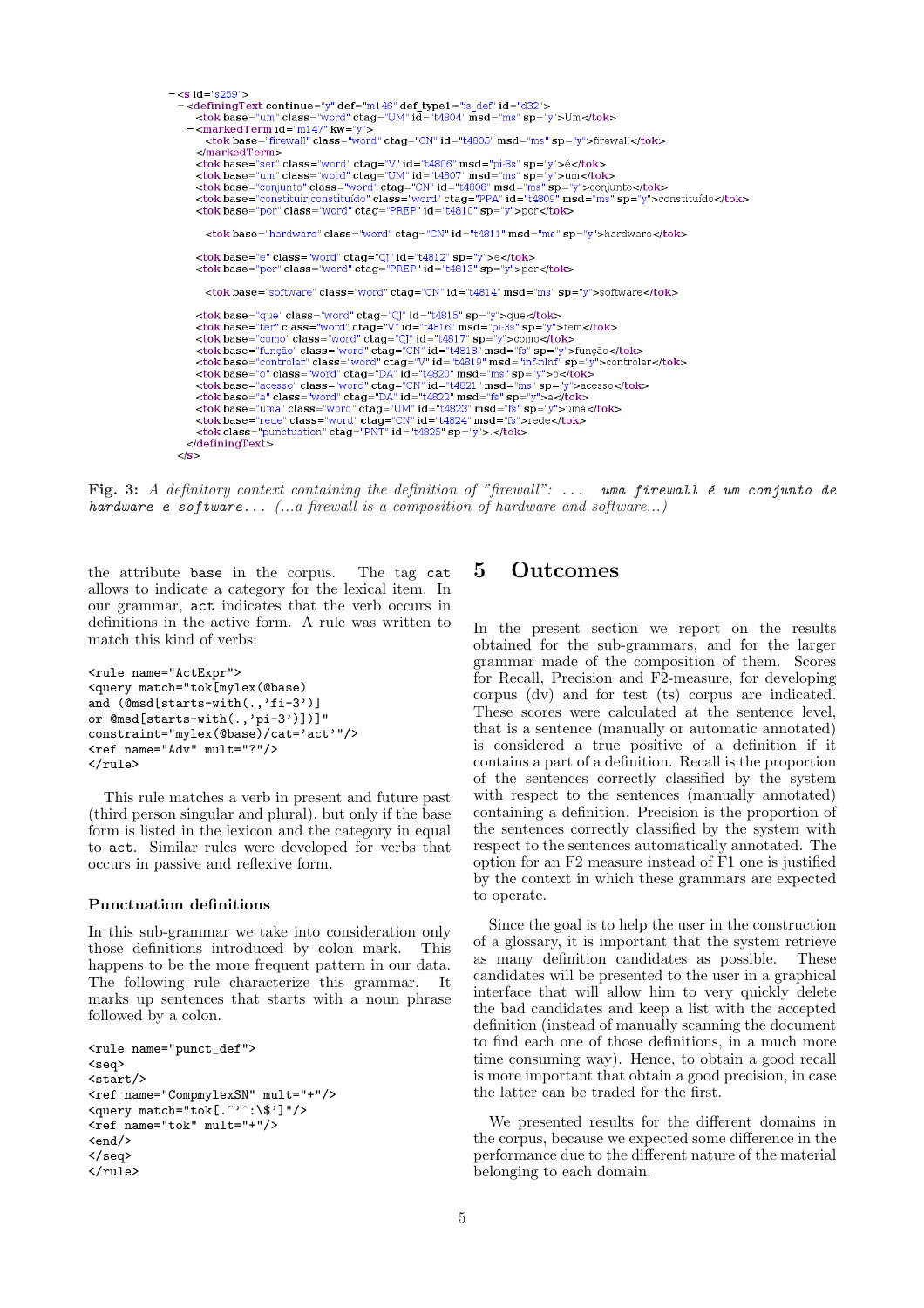#### Copula definitions

Table 3 displays the results of the copula grammar. These results can be put in contrast with those obtained with a grammar that provides values that can be seen as baseline scores. This simple grammar was developed to extract all sentences as definitory context provided they contain the verbal form of the verb"to be", in the third person singular and plural of the present and future past and in gerundive and infinitive form (no further syntactic patterns were taken in account).<sup>5</sup> In future experiments more patterns will be introduced in order to improve recall.

|            | Precision              |      | Recall                 |      | ドウ                     |      |
|------------|------------------------|------|------------------------|------|------------------------|------|
|            | $\mathrm{d}\mathrm{v}$ | ts   | $\mathrm{d}\mathrm{v}$ | ts   | $\mathrm{d}\mathrm{v}$ | ts   |
| IS         | 0.40                   | 0.33 | 0.80                   | 0.60 | 0.60                   | 0.47 |
| TТ         | 0.26                   | 0.51 | 0.56                   | 0.67 | 0.40                   | 0.61 |
| e-Learning | 0.13                   | 0.16 | 0.54                   | 0.75 | 0.26                   | 0.34 |
| Total      | 0.30                   | 0.32 | 0.69                   | 0.66 | 0.48                   |      |

Table 3: Results for copula grammar

#### Verbs definitions

The results obtained with the grammar for other verbs are not so satisfactory as the ones obtained with the copula grammar. This is probably due to the larger diversity of patterns and meaning for each such verb. In order to improve these results a deeper analysis of each verb pattern is required.

#### Punctuation definitions

As can be seen in Table 2, only 4 definitions of this type occur in the documents of the IS domain and 18 in e-learning domain. Consequently, this grammar for punctuation definitions ended up by scoring very badly in these documents. Nevertheless, the global evaluation result for this sub-grammar is better than the results obtained with the grammar for other verb definitions.

#### All-in-one

Finally, Table 7 presents the results obtained by a grammar that combines all the other three subgrammars below. This table gives the overall performance of the system based on the grammars developed so far, that is this result represents the performance the end user will face when he will be using the glossary candidate detector.

To obtain the precision and recall score for this grammar, it is not anymore necessary to take into account the type of definition. Any sentence that is correctly tagged as a definitory context (no matter which definition type it receives) will be brought on board.

As can be seen, the recall value remains quite high, 86%, while it is clear that for the precision value (14%), there is much room for improvement yet.

|            | Precision              |      | Recall                 |      | ドウ                     |      |
|------------|------------------------|------|------------------------|------|------------------------|------|
|            | $\mathrm{d}\mathrm{v}$ | ts   | $\mathrm{d}\mathrm{v}$ | ts   | $\mathrm{d}\mathrm{v}$ | ts   |
| IS         | 0.11                   | 0.12 |                        | 0.96 | 0.27                   | 0.29 |
| IТ         | 0.09                   | 0.26 |                        | 0.97 | 0.22                   | 0.51 |
| e-Learning | 0.04                   | 0.5  | 0.82                   | 0.83 | 0.12                   | 0.14 |
| Total      | 0.09                   | 0.13 | 0.98                   | 0.95 | 0.22                   | 0.31 |

Table 4: Baseline results for copula grammar

|            | Precision |      |      | Recall | F2   |      |
|------------|-----------|------|------|--------|------|------|
|            | dv        | ts   | dv   | ts     | dv   | ts   |
| IS         | 0.13      | 0.08 | 0.61 | 0.78   | 0.27 | 0.19 |
| TТ         | 0.13      | 0.22 | .63  | 0.66   | 0.28 | 0.39 |
| e-Learning | 0.12      | 0.13 |      | 0.59   | 0.28 | 0.27 |
| Total      |           |      | 0.73 | 0.65   | 0.27 |      |

Table 5: Results for verb grammar

### 6 Discussion

As expected, the results obtained with documents from the Information Society and Information Technology domains are better than the results obtained with documents from the e-Learning domain. This confirms our expectation drawn from the style and purpose of the material involved. Documents with a clear educational purpose, like those from IS and IT sub-corpora, are more formal in the structure and are more directed towards explaining concepts, many times via the presentation of the associated definitions. On the other hand, documents with a less educative purpose present less explicit definitions and for this reason it is more difficult to extract definitory contexts from them using basic patterns. More complex pattern and a deep grammar are likely to be useful in dealing with such documents.

Also worth noting is the fact that though the linguistic annotation tools used score at the state of the art level, the above results can be improved with the improvement of the annotation of the corpus. A few errors in the morpho-syntactic annotation were discovered during the development of the grammars that may affect the performance of the grammars.

Another issue about evaluation of our result is that determining the performance of a definition extraction system is not a trivial task. Many authors have pointed out that a quantitative evaluation as the one we carried out in this work may not be completely appropriate [12]. A qualitative approach to evaluation has to be taken in account (see for example [6] ). For this reason we are planning to evaluate the effectiveness and the usefulness of the system with real users, by the means of user scenario methodology.

# 7 Conclusions and Future Work

In this work, we presented preliminary results of a rule-based system for the extraction of definitions from corpora. The practical objective of this system is to support the creation of glossaries in e-learning environments, and it is part of the LT4eL project aiming at improving e-learning management systems with the human language technology.

 $^{\,5}$  Note, however, that it is not clear how baseline results could be obtained for the other types of definitions.